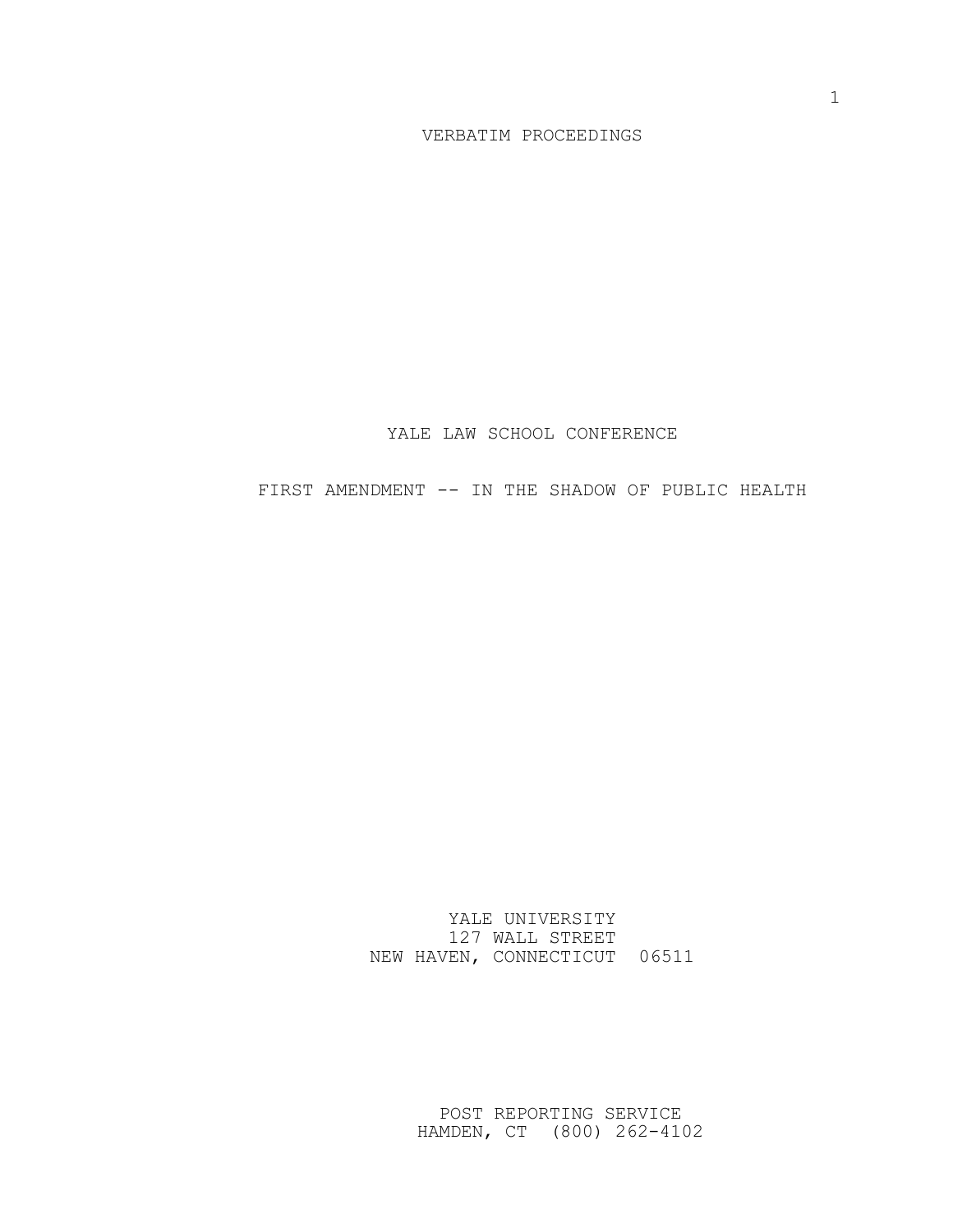### RE: YALE LAW SCHOOL CONFERENCE

FIRST AMENDMENT -- IN THE SHADOW OF PUBLIC HEALTH

| 1             | . Verbatim proceedings of a conference                     |
|---------------|------------------------------------------------------------|
| $\mathbf{2}$  | re: First Amendment -- In the Shadow of Public Health,     |
| 3             | held at Yale University, 127 Wall Street, New Haven,       |
| 4             | Connecticut                                                |
| 5             |                                                            |
| 6             |                                                            |
| 7             |                                                            |
| $8\,$         |                                                            |
| $\mathcal{G}$ | DEAN ROBERT POST: In this panel we shall                   |
| 10            | discuss how the First Amendment might be understood in     |
| 11            | light of the discussion we have so far had in this         |
| 12            | conference. Constitutional law is relevant to many of the  |
| 13            | contexts we have been considering.                         |
| 14            | Constitutional protections for commercial                  |
| 15            | speech, for example, are at stake in the Caronia case as   |
| 16            | well as in the fantastic Pom Pomegranate Juice case.       |
| 17            | Constitutional protections against compelled speech are at |
| 18            | issue in mandated labeling, as for example with regard to  |
| 19            | cigarette packs. Constitutional protections for            |
| 20            | professional speech are relevant to attempts to regulate   |
| 21            | the speech of doctors, which we discussed this morning.    |
| 22            | I thought that I might begin the panel by                  |
| 23            | offering a quick sketch of how I understand the general    |
| 24            | framework of First Amendment doctrine.<br>I shall outline  |

POST REPORTING SERVICE HAMDEN, CT (800) 262-4102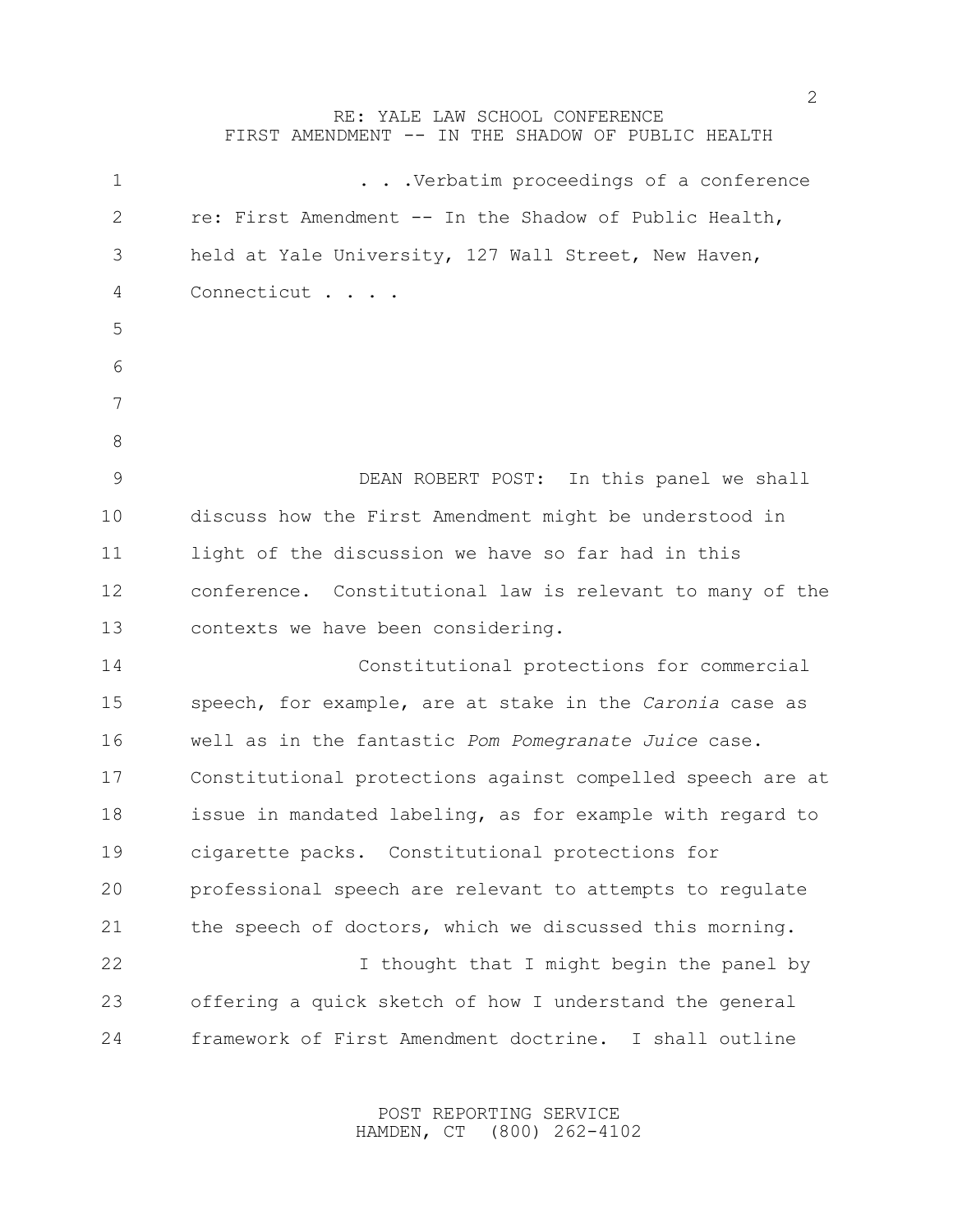what First Amendment doctrine might look like if it were to be rendered consistent and coherent. Of course any such general framework is highly controversial, and I have a very limited amount of time. So I will rely on assertions rather than proofs, and I hope if you object to anything I say we can discuss it during the question and answer period. I shall pay particular attention to the three general kinds of constitutional issues that have come up with respect to the regulation of medicine and public health initiatives: commercial speech, compelled speech, and professional speech. We cannot understand these topics, however, unless we first ask why we have First Amendment protections in the first place. The answer to this question lies in the distinction drawn by Fred Schauer

 between First Amendment "coverage," which is when we have a First Amendment question, and First Amendment "protection," which determines whether in any particular case the government may or may not regulate speech. We do not apply distinctive First Amendment doctrines unless we first determine that there is First Amendment coverage. We can learn a great deal about why we have

First Amendment protections from asking when we have First

POST REPORTING SERVICE HAMDEN, CT (800) 262-4102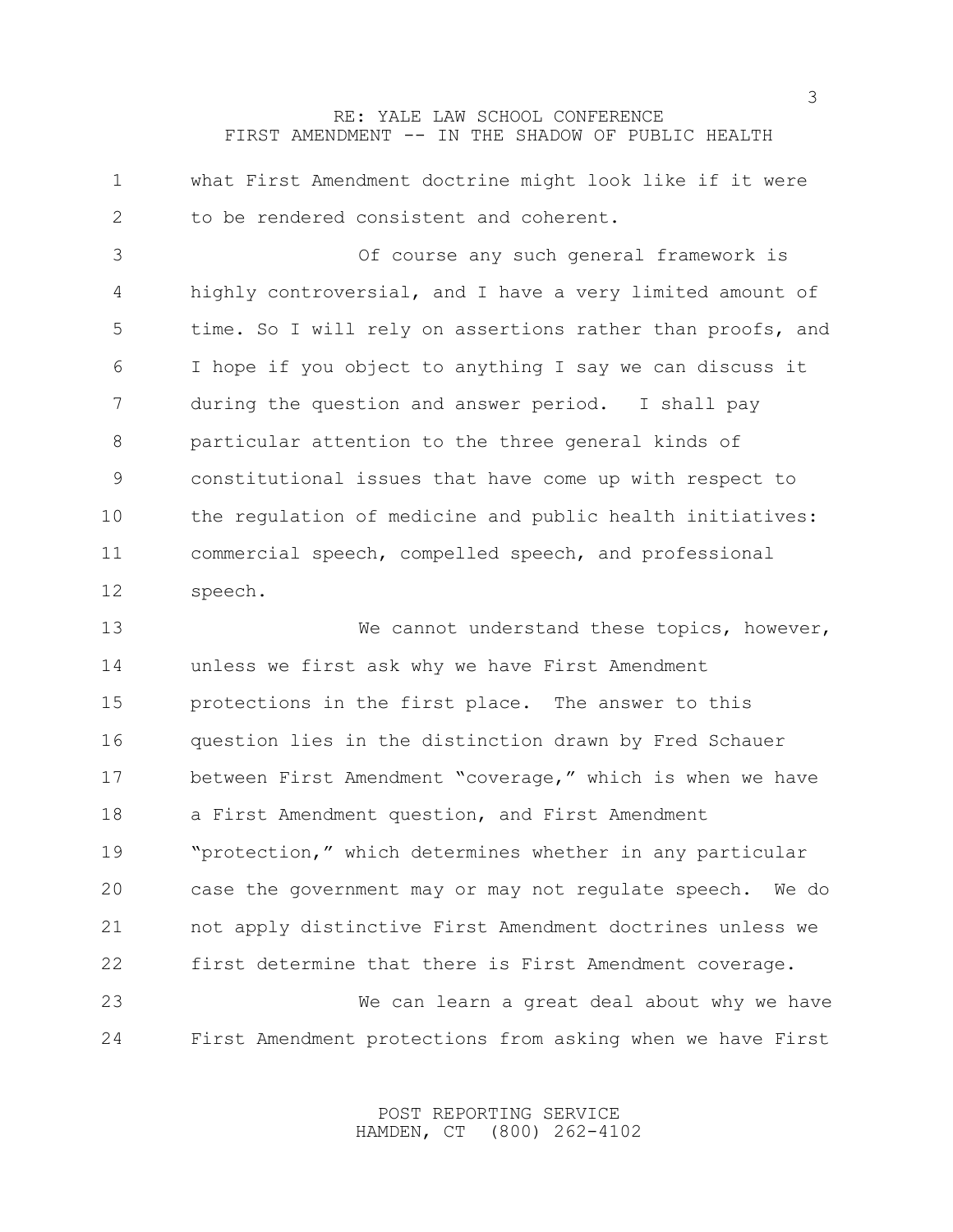Amendment coverage.

| The First Amendment forbids Congress from                  |
|------------------------------------------------------------|
| abridging "the freedom of speech," so early First          |
| Amendment theorists like Thomas Emerson imagined that they |
| could determine the extent of First Amendment coverage by  |
| distinguishing speech from conduct. They concluded that    |
| no First Amendment issue is raised if the state seeks to   |
| requlate conduct rather than speech. But if the state      |
| seeks to regulation speech, then we do have First          |
| Amendment coverage.                                        |
| It turns out that it is impossible to                      |
| distinguish speech from conduct in any useful way. In      |
| ordinary language, we use the word "speech" to refer to    |
| situations when someone (a "speaker") communicates         |
| something (a "message") to someone else (an "audience").   |
| But there are vast stretches of our social life where we   |
| communicate in this sense, but where there is no First     |
| Amendment coverage.                                        |
| So consider in this light cases of medical                 |
| malpractice. You go to your doctor who prescribes          |
| laetrile-a product made from apricot pits--in order to     |
| treat you cancer. You sue your doctor for malpractice.     |
| The doctor does not have any First Amendment defense to    |
|                                                            |

POST REPORTING SERVICE HAMDEN, CT (800) 262-4102

your suit. This is because no one imagines that this is a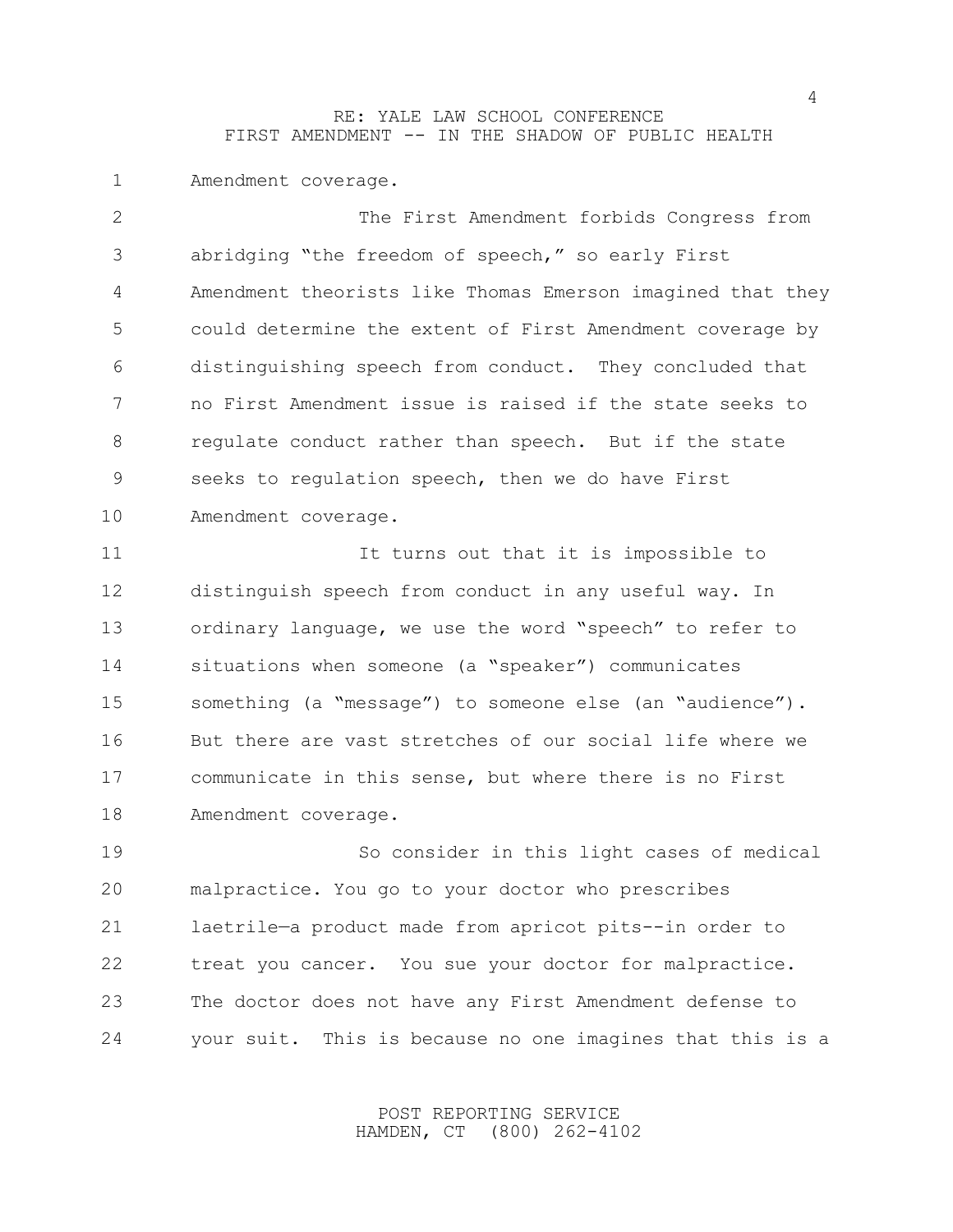| $\mathbf 1$     | question of "speech" for purposes of the First Amendment.  |
|-----------------|------------------------------------------------------------|
| $\mathbf{2}$    | First Amendment coverage does not extend to cases of       |
| 3               | medical malpractice.                                       |
| 4               | Or consider a situation in which you buy a car.            |
| 5               | The car comes with an instruction manual. In ordinary      |
| 6               | language, we would call the manual "speech" because it     |
| $7\phantom{.0}$ | communicates a well-defined message to purchasers of the   |
| 8               | car. But suppose you follow the instruction manual, and as |
| 9               | a result of its inaccuracy your car blows up and you are   |
| 10              | harmed. If you sue for the car manufacturer for damages,   |
| 11              | there will be no First Amendment defense.                  |
| 12              | Or consider contracts, which are entirely made             |
| 13              | up of what in ordinary language we call "speech." We       |
| 14              | regulate contracts all the time, as for example when we    |
| 15              | impose rent control. Yet no landlord could challenge a     |
| 16              | rent control statute under the First Amendment.            |
| 17              | The underlying thought here is that we are,                |
| 18              | as Aristotle long ago observed, speaking animals.          |
| 19              | Virtually everything we do involves "speech," in the       |
| 20              | ordinary sense of communication. But if everything is      |
| 21              | speech, everything is constitutionalized under the First   |
| 22              | Amendment. And this would be distinctly undesirable.<br>So |
| 23              | we can't really define First Amendment coverage by         |
| 24              | reference to the ordinary language meaning of "speech."    |

POST REPORTING SERVICE HAMDEN, CT (800) 262-4102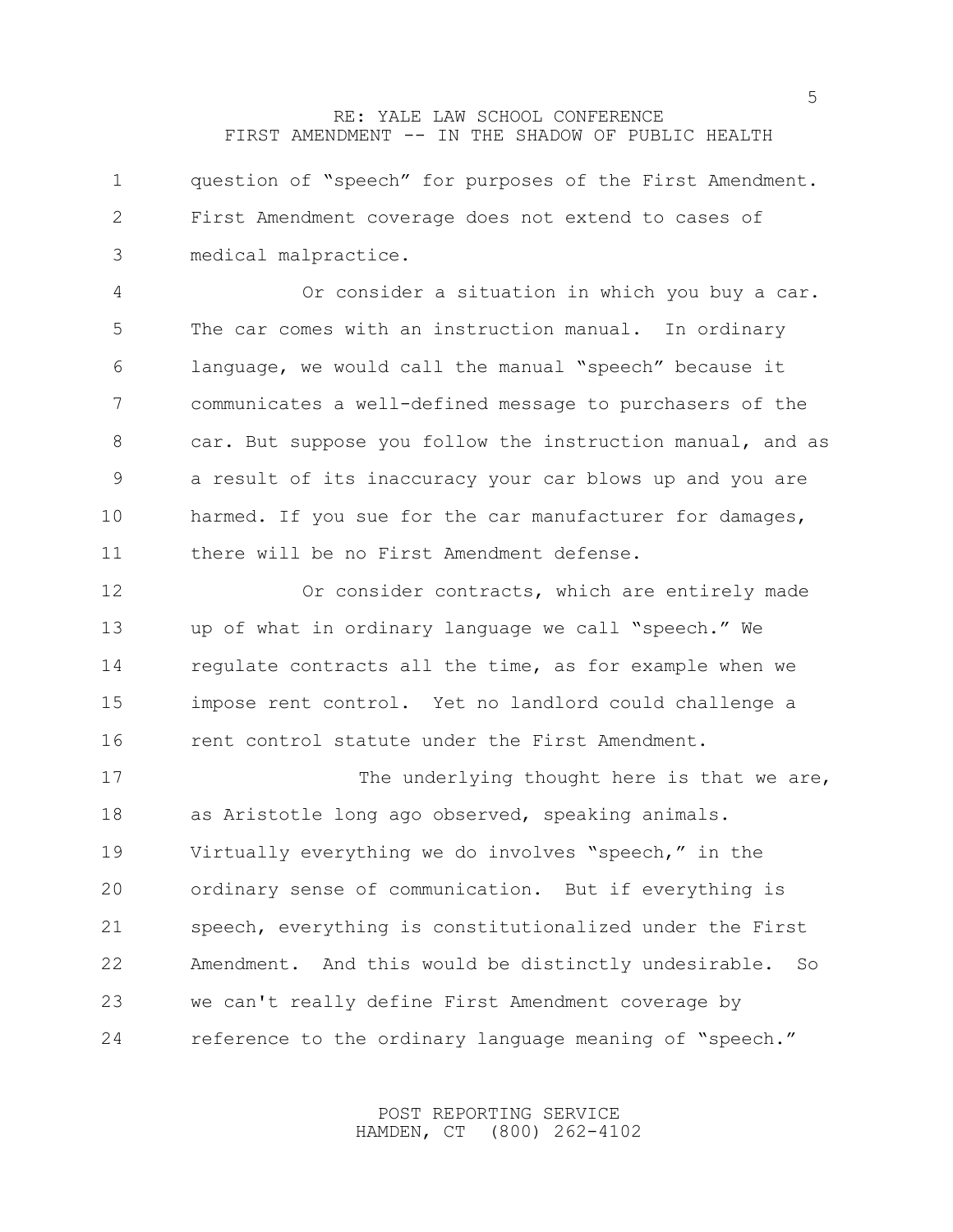| $\mathbf 1$ | We must therefore take a different tack.                   |
|-------------|------------------------------------------------------------|
| 2           | We must define what counts as "speech" for purposes of the |
| 3           | First Amendment in terms of the values that we want the    |
| 4           | First Amendment to serve.                                  |
| 5           | Basically over the generations we have seen                |
| 6           | three different candidates for these values. The first     |
| 7           | such value is autonomy. We protect speech in order to      |
| 8           | safequard the autonomy, the self-expression and self-      |
| 9           | development, of speakers. At root this is an ethical       |
| 10          | ideal. The problem with this value is that it has very low |
| 11          | explanatory power, because there are many situations where |
| 12          | autonomy is at stake and yet where we do not have First    |
| 13          | Amendment coverage.                                        |
| 14          | So take the example of the doctor.<br>The                  |
| 15          | doctor really believes that Laetrile is a cure for cancer. |
| 16          | He has staked his identity on it. It is essential to his   |
| 17          | self-definition that apricot pits be prescribed. But it    |
| 18          | turns out that even though the doctor's autonomy is        |
| 19          | dependent upon his expression, there is still no First     |
| 20          | Amendment coverage if you sue the doctor for malpractice.  |
| 21          | A second value is the marketplace of ideas.<br>At          |
| 22          | root this value is cognitive. It is a value that turns on  |
| 23          |                                                            |
|             | our ability to attain truth. This value was first          |

POST REPORTING SERVICE HAMDEN, CT (800) 262-4102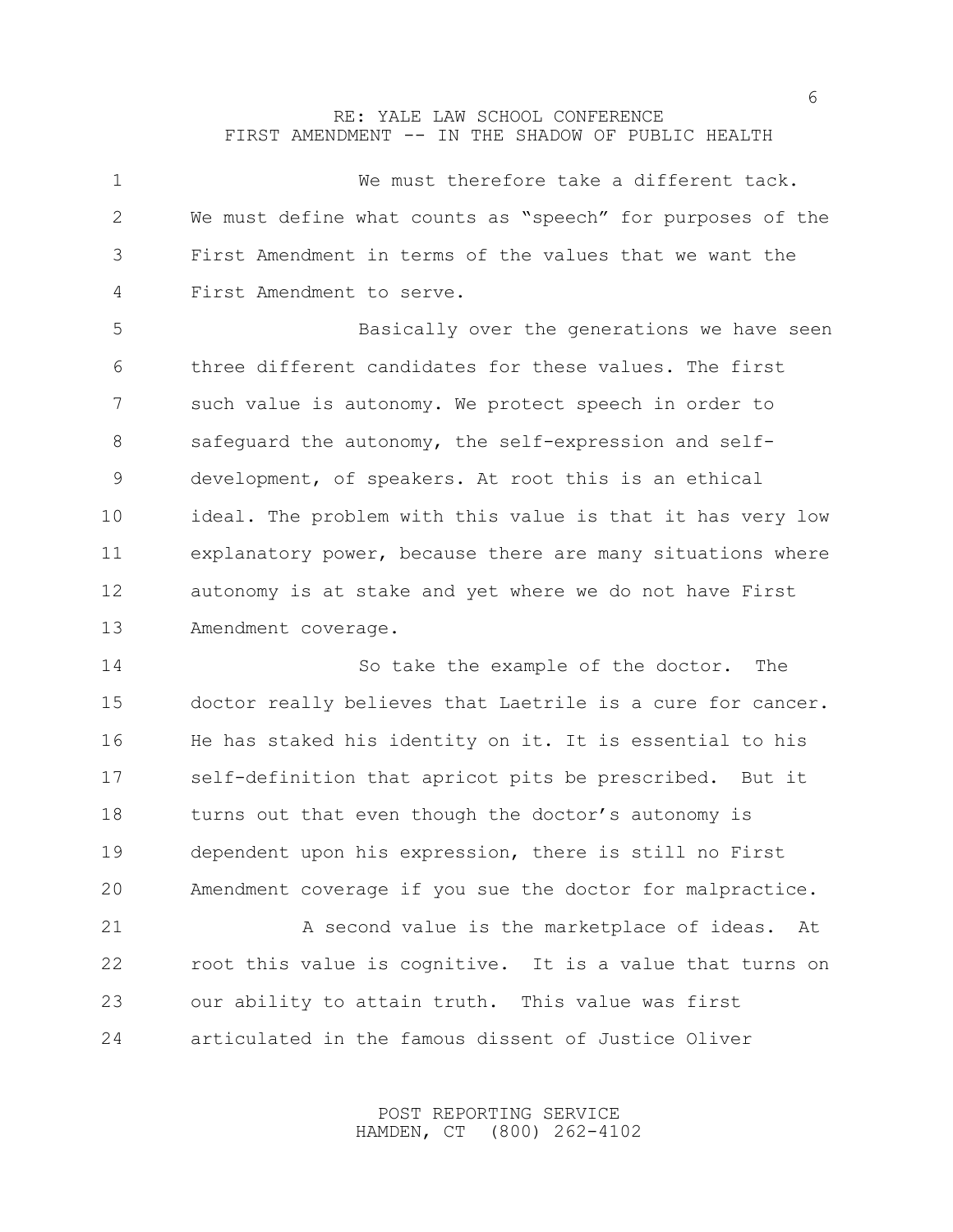| 1              | Wendell Holmes in his dissent in the Abrams case in 1919. |
|----------------|-----------------------------------------------------------|
| 2              | In my view this value also lacks explanatory value. If    |
| 3              | you look at those sectors of our society which are truly  |
| $\overline{4}$ | aimed at developing knowledge, like universities, they do |
| -5             | not follow the logic of the marketplace of ideas, but     |
| 6              | instead the hierarchical practices of academic            |
|                | disciplines.                                              |

 Or consider again the case of our doctor who prescribes Laetrile. The doctor cannot defend against a suit for malpractice by saying that he was involved in the marketplace of ideas, that his view was, as Holmes said in his *Abrams* dissent, an experiment, as all life is an experiment. The marketplace of ideas is simply 14 irrelevant to the doctor's speech.

 But consider the third value that is traditionally advanced to justify First Amendment protections—the value of democracy. On this account we 18 protect speech so that we can govern ourselves. We govern ourselves by being free to participate in the formation of public opinion and by constructing a form of government that is responsive to public opinion. In my view this value, which is a political value, has by far the greatest explanatory value is making sense of the actual contours of First Amendment doctrine.

> POST REPORTING SERVICE HAMDEN, CT (800) 262-4102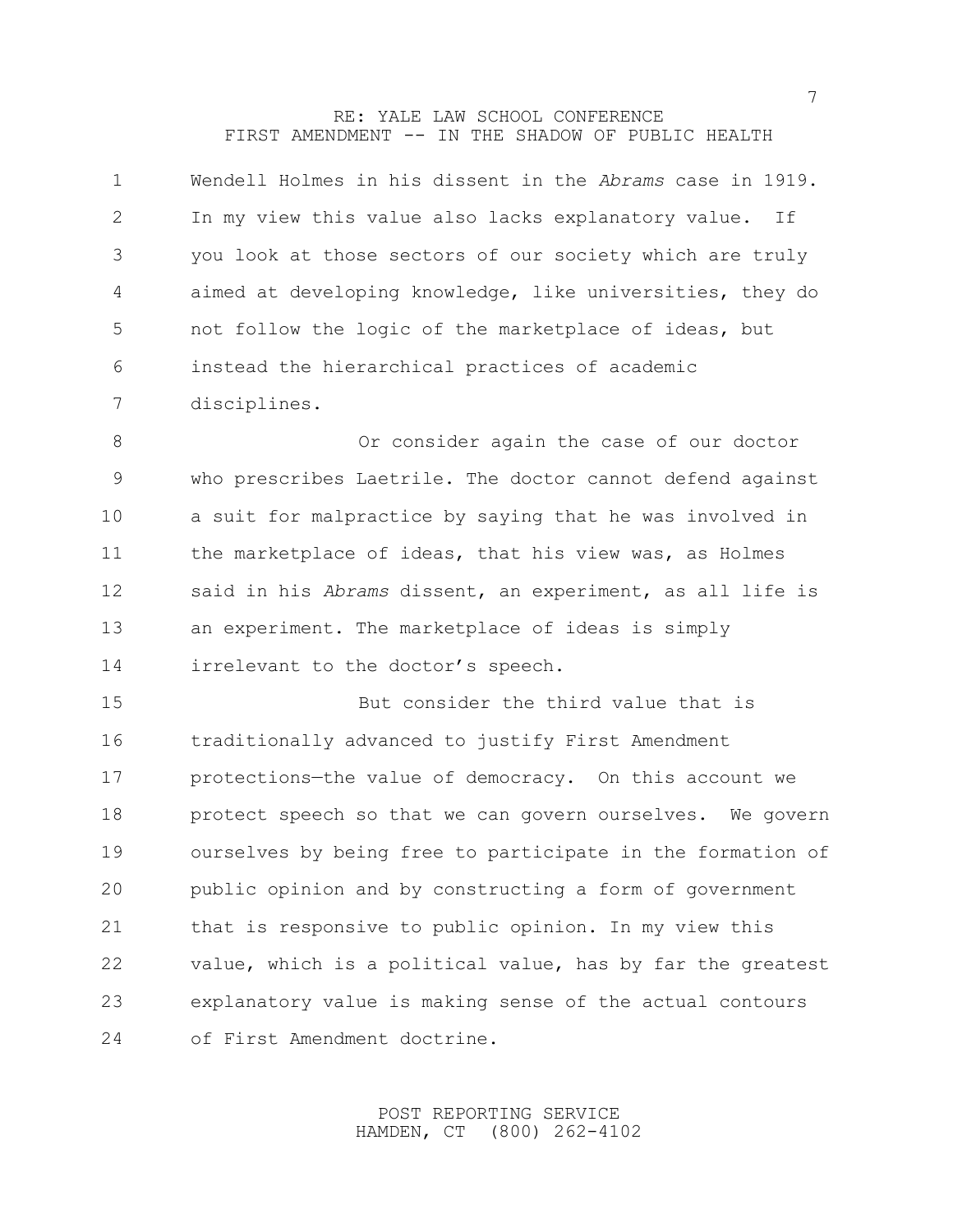| $\mathbf 1$     | Consider our doctor and his commitment to                  |
|-----------------|------------------------------------------------------------|
| $\mathbf{2}$    | laetrile. When you are consulting with the doctor in his   |
| 3               | office, he is not speaking in order to change public       |
| 4               | opinion; he is speaking in order to treat his patient.     |
| 5               | But if your doctor were now to go on                       |
| 6               | television, on the show of Dr. Oz, and if he were to utter |
| $7\phantom{.0}$ | the very same words that he said to you about Laetrile,    |
| 8               | and if a member of the audience were to rely on his words  |
| 9               | and suffer the very same injury that you had suffered      |
| 10              | because of your doctor's incompetence, and if he were to   |
| 11              | sue the doctor for redress, the doctor would have a First  |
| 12              | Amendment defense. First Amendment coverage would attach.  |
| 13              | Why is that? The communication of the exact same message   |
| 14              | has caused the exact same injury.                          |
| 15              | What makes the difference is that in the                   |
| 16              | second case the doctor has spoken in public. First         |
| 17              | Amendment coverage typically attaches when we speak in     |
| 18              | "public," meaning when we speak through public media, or   |
| 19              | about public officials or public figures, or about matters |
| 20              | of public concern. Why should that be?                     |
| 21              | The best explanation is offered by the                     |
| 22              | democratic theory of the First Amendment. We govern        |
| 23              | ourselves by participating in the formation of public      |
| 24              | opinion, and we want the government to be responsive to    |

POST REPORTING SERVICE HAMDEN, CT (800) 262-4102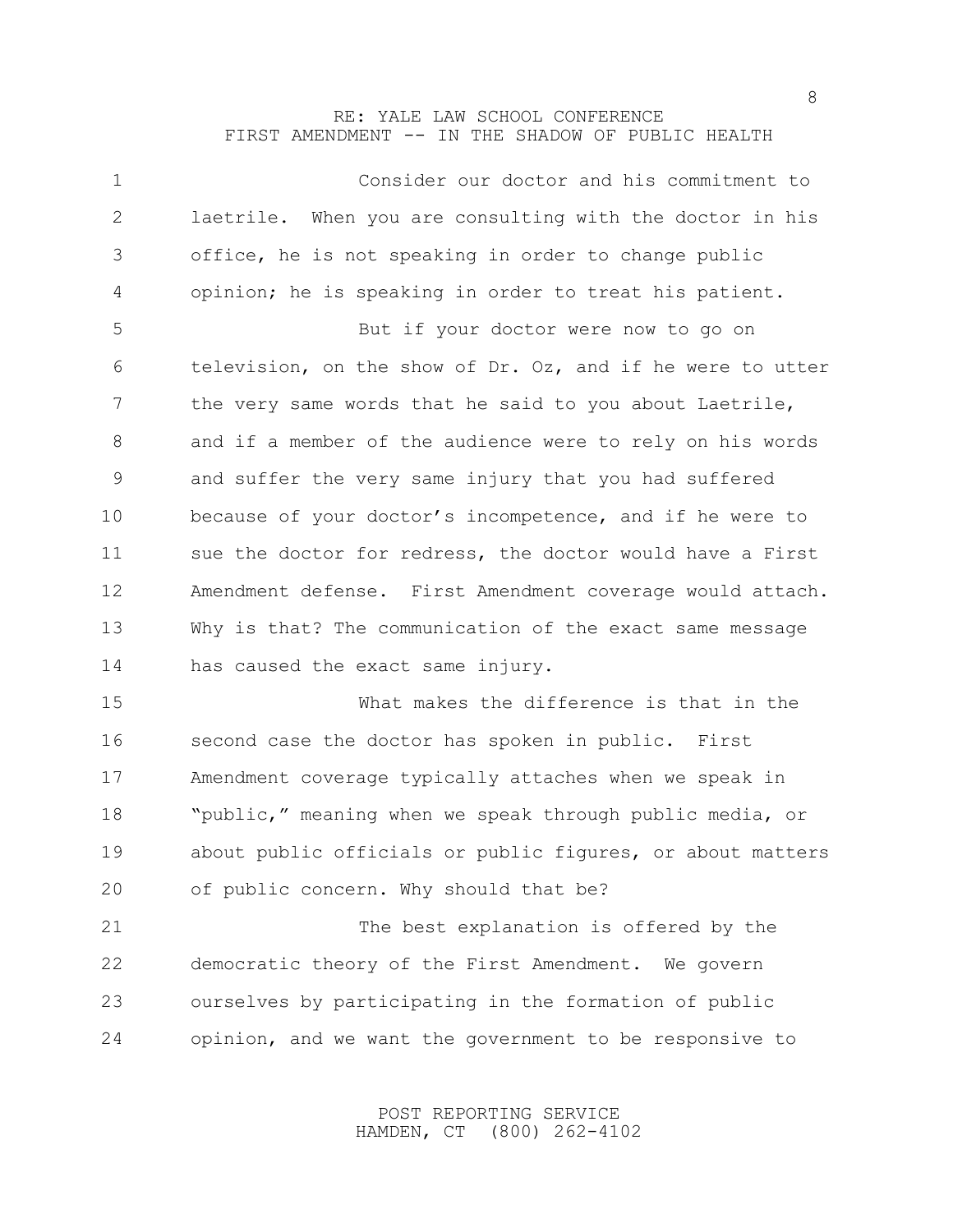| 1              | public opinion. Public opinion is formed in the public     |
|----------------|------------------------------------------------------------|
| 2              | sphere. When we speak in ways that are constitutionally    |
| 3              | deemed appropriate for the formation of public opinion,    |
| $\overline{4}$ | First Amendment coverage attaches. And this is because,    |
| 5              | as Madison long ago observed, in every free country public |
| 6              | opinion is the true sovereign.                             |

 So it matters for First Amendment coverage whether or not we are participating in the formation of public opinion. When we are participating in the formation of public opinion, when we speak in what I have elsewhere called "public discourse," the First Amendment regards us the way that Hannah Arendt regarded participants in politics: as equals speaking among equals.

 We talk to each other to try to decide together what we think and what we should do. In such circumstances the First Amendment constructs us as autonomous, which means that the First Amendment creates a 18 regime of caveat emptor. Every participant in public discourse is deemed responsible for what they hear and what they decide to do.

21 To get a concrete sense of what this means, consider an old Second Circuit case called *Winter v. G.P. Putnam's Sons.* The case concerns a book called *The Encyclopedia of Mushrooms*. *The Encyclopedia of Mushrooms*

> POST REPORTING SERVICE HAMDEN, CT (800) 262-4102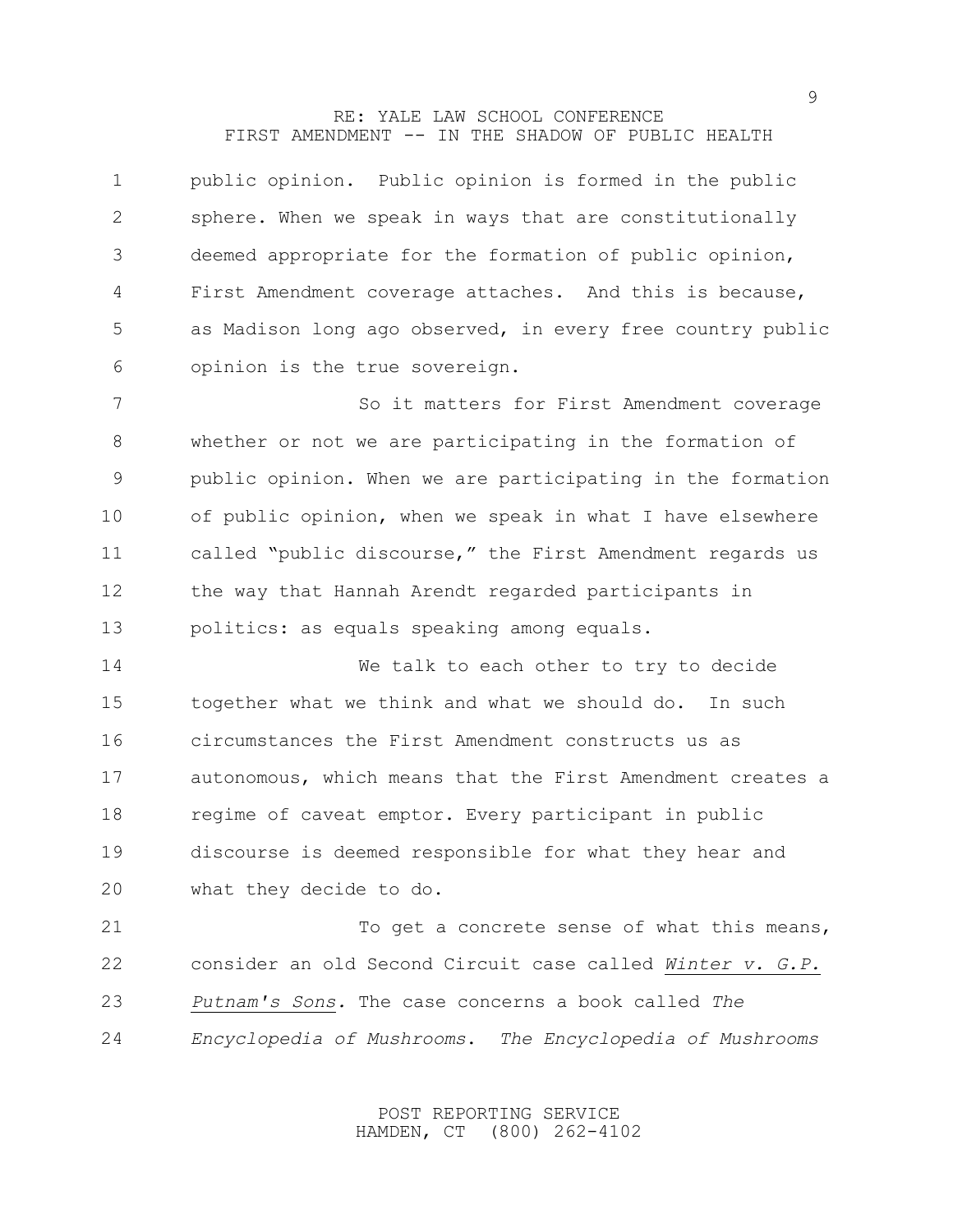| describes the properties of different mushrooms, which         |
|----------------------------------------------------------------|
| includes which mushrooms are safe to pick and eat.<br>It       |
| turns out that that the Encyclopedia got it wrong.<br>The      |
| plaintiffs relied on the <i>Encyclopedia</i> and ate the wrong |
| mushrooms. They became very ill and sued the publisher of      |
| the Encyclopedia. The question before the court was            |
| whether or not there should be First Amendment coverage.       |
| The answer to this question depends on how                     |
| the Encyclopedia ought constitutionally to be                  |
| characterized. If it classified as an effort to form           |
| public opinion, there should be First Amendment coverage.      |
| But if it is regarded as analogous to the instruction          |
| manual for the car, there ought not to be any First            |
| Amendment coverage.                                            |
| The crucial difference between the two                         |
| cases is that in the example of the instruction manual,        |
| the law chooses to construct the relationship between the      |
| speaker and the audience as one of dependence. The law is      |
| formulated to protect the audience justifiable reliance on     |
| the representations of the speaker. In the agora where we      |
| create public opinion, by contrast, the law constructs us      |
| as independent of each other. We would read and rely upon      |
| the <i>Encyclopedia</i> at our own risk.                       |
|                                                                |

In *Winters* the Second Circuit concluded

POST REPORTING SERVICE HAMDEN, CT (800) 262-4102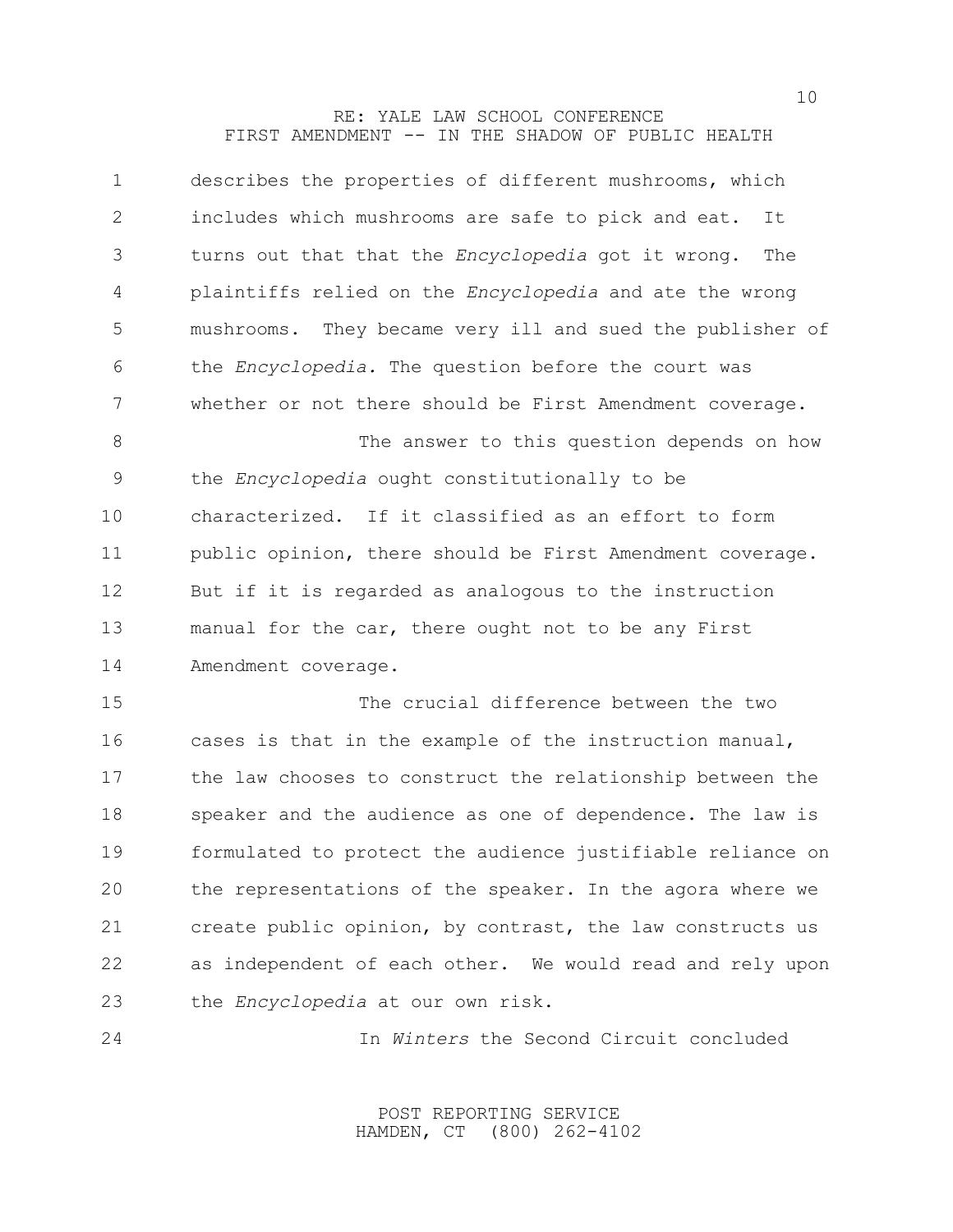| $\mathbf 1$ | that the Encyclopedia was an effort to form public               |
|-------------|------------------------------------------------------------------|
| 2           | opinion. So it gave the <i>Encyclopedia's</i> publishers a First |
| 3           | Amendment defense to liability; it found First Amendment         |
| 4           | coverage. But in so concluding, the Second Circuit in            |
| 5           | effect constructed the relationship between the                  |
| 6           | Encyclopedia and its audience.                                   |
| 7           | First Amendment doctrine uses many                               |
| 8           | techniques to maintain the autonomy of speakers within the       |
| 9           | agora. One example is the First Amendment doctrine which         |
| 10          | prohibits the state from compelling speech within public         |
| 11          | discourse. It holds that the state cannot force persons          |
| 12          | to speak in public discourse. Speech is protected in             |
| 13          | public discourse so that persons can preserve the                |
| 14          | possibility of democratic legitimation, the idea that the        |
| 15          | state may be rendered responsive to them because they            |
| 16          | might affect the content of public opinion. But the              |
| 17          | experience of democratic legitimation can occur only if a        |
| 18          | speaker is free to establish her own chosen relationship         |
| 19          | to what she chooses to say. If you force someone to speak,       |
| 20          | you corrupt their relationship to their own speech.<br>The       |
| 21          | potential value of democratic legitimation is lost.              |
| 22          | A second example concerns the First                              |
| 23          | Amendment doctrine prohibiting the state from regulating         |

speech in a manner that discriminates on the basis of

POST REPORTING SERVICE HAMDEN, CT (800) 262-4102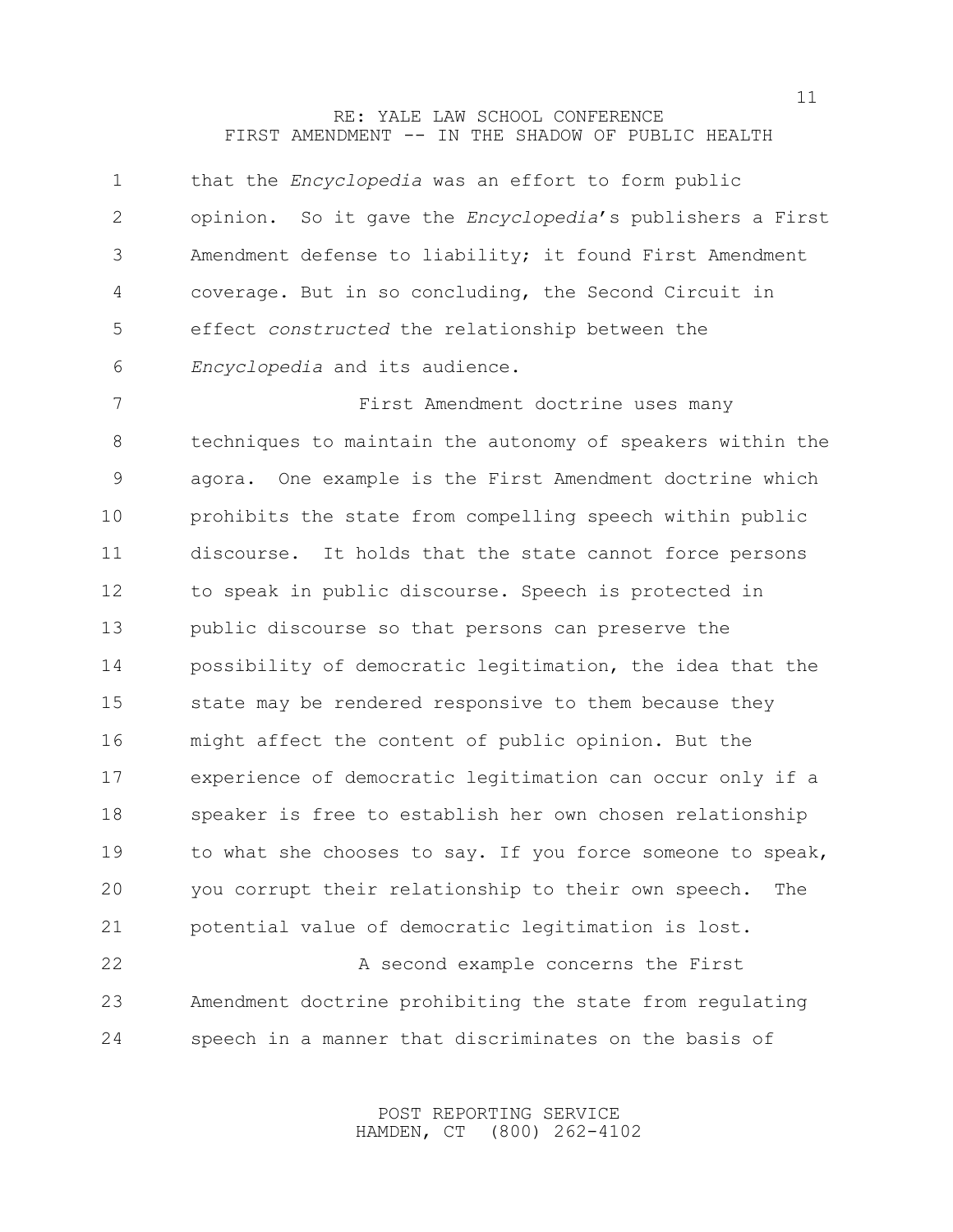| $\mathbf 1$ | content. This prohibition means that everyone is equally  |
|-------------|-----------------------------------------------------------|
| 2           | free to participate in the formation of public opinion,   |
| 3           | regardless of their point of view. The rule against       |
| 4           | content discrimination expresses the fundamental equality |
| 5           | of democratic citizenship; each of us is equally entitled |
| 6           | to make the state responsive to his or her views.         |
| 7           | First Amendment rights within public                      |
| 8           | discourse are typically speaker oriented, because the     |
| 9           | constitutional value of protecting public discourse       |
| 10          | depends upon the potential of establishing democratic     |
| 11          | legitimation for speakers. Until the 1970s, the First     |
| 12          | Amendment focused almost exclusively on speaker rights of |
| 13          | this kind.                                                |
| 14          | But 1976 the Court invented commercial                    |
| 15          | speech doctrine. Advertisements for commercial products   |
| 16          | are not efforts to influence the substance of public      |
| 17          | opinion. They are efforts to sell products, which is      |
| 18          | altogether different. Commercial speech does not form     |
| 19          | part of public discourse. But in 1976 the Court held that |
| 20          | commercial advertisements nevertheless merited some form  |
| 21          | of constitutional protection.                             |
| 22          | Why? The court offered two rationales in                  |
|             |                                                           |

the distribution of information was necessary in order to

its seminal case of *Virginia Pharmacy*. The first was that

POST REPORTING SERVICE HAMDEN, CT (800) 262-4102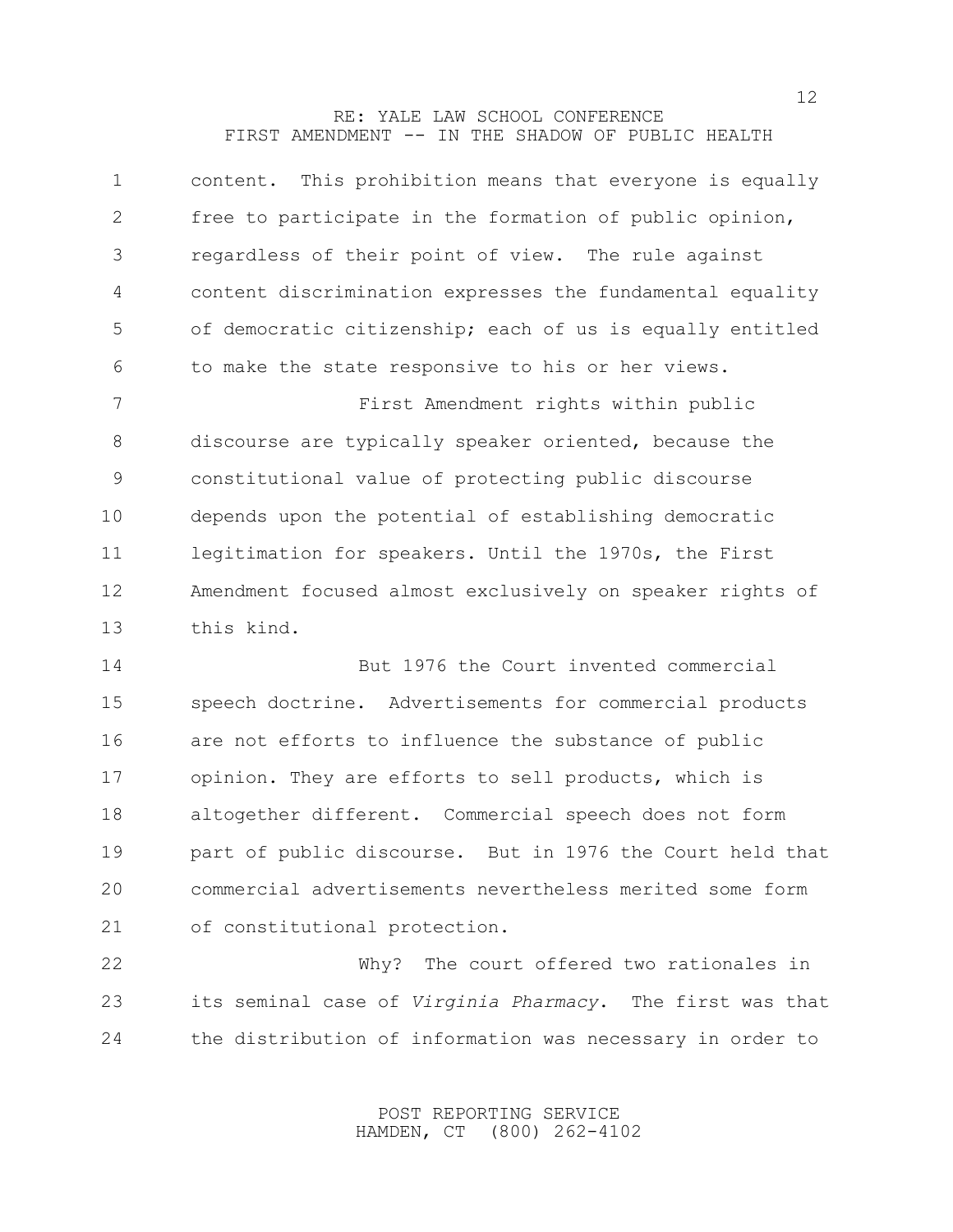| $\mathbf 1$   | promote efficient markets. But it can't be that efficient    |
|---------------|--------------------------------------------------------------|
| 2             | markets are themselves a First Amendment value.<br>The First |
| 3             | Amendment cannot be triggered whenever the state regulates   |
| 4             | speech in ways that impair the efficiency of markets, as     |
| 5             | for example when it promulgates rent control regulations.    |
| 6             | The First Amendment protects the                             |
| 7             | communicative processes by which we decide whether we wish   |
| 8             | to requlate our economy to promote efficiency or some        |
| $\mathcal{G}$ | other value, like justice or professionalism. In order to    |
| 10            | promote this democratic function, the First Amendment must   |
| 11            | itself be neutral as between these competing values.         |
| 12            | The second rationale for the protection of                   |
| 13            | commercial speech offered by Virginia Pharmacy was that      |
| 14            | commercial speech circulates information that is necessary   |
| 15            | for citizens to have in order intelligently to participate   |
| 16            | in the formation of public opinion. This explanation is      |
| 17            | consistent with the fundamental thrust of First Amendment    |
| 18            | doctrine. And in subsequent cases, like the canonical        |
| 19            | decision of Central Hudson, the Court is explicit that       |
| 20            | commercial speech is covered by the First Amendment in       |
| 21            | order to protect its informational function.                 |
| 22            | The idea is that participation in                            |
| 23            | democratic self-government requires knowledge and            |
| 24            | information.<br>The Court conceives commercial speech as a   |

POST REPORTING SERVICE HAMDEN, CT (800) 262-4102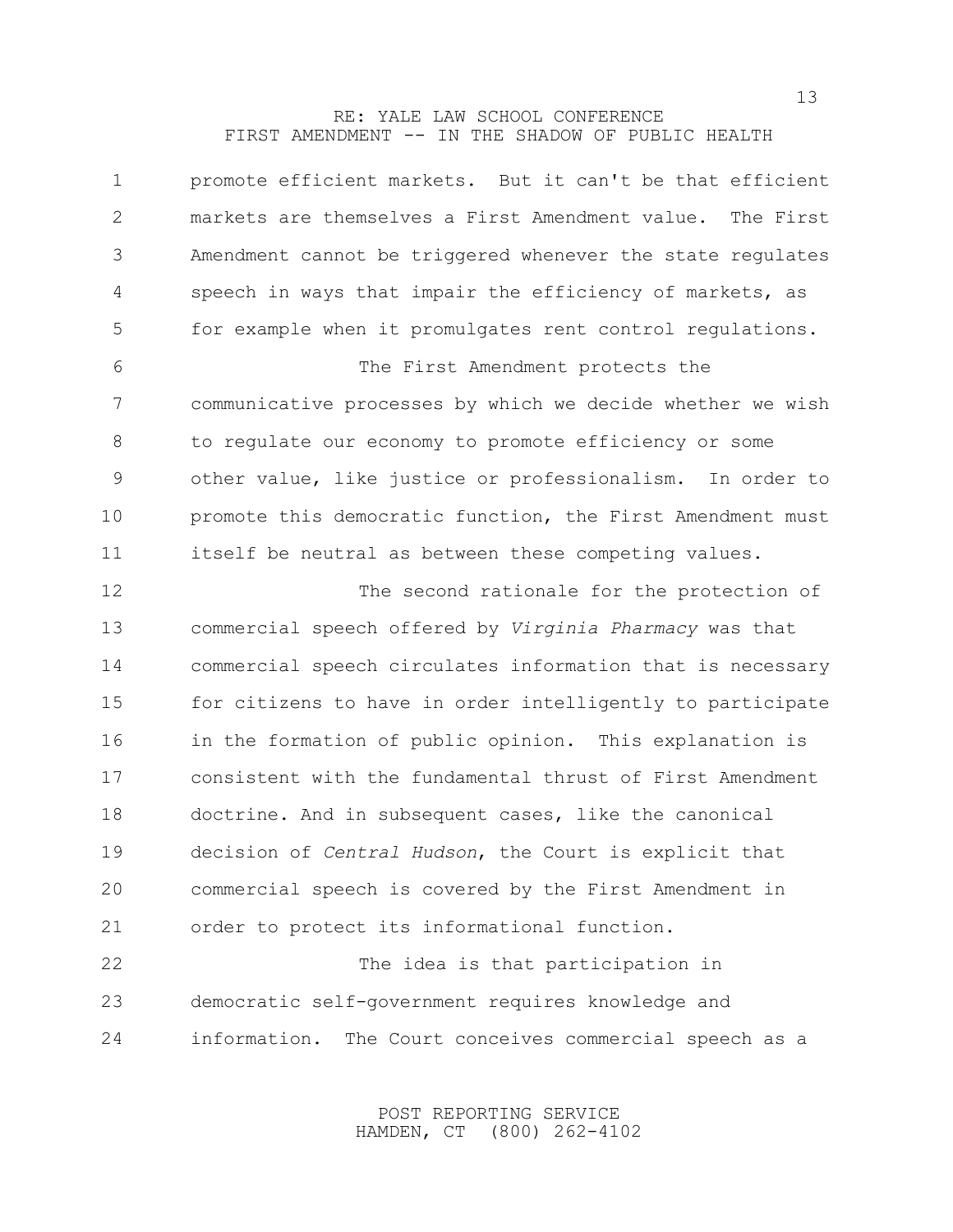| $\mathbf 1$    | vehicle for the distribution of this information. But on  |
|----------------|-----------------------------------------------------------|
| $\overline{2}$ | this account, First Amendment rights involving commercial |
| 3              | speech must be focused on audiences rather than on        |
| 4              | speakers. Commercial speech is protected because of the   |
| 5              | right of persons to receive information. This is very     |
| 6              | different than First Amendment rights in the context of   |
| 7              | public discourse, which are focused on the rights of      |
| 8              | speakers.                                                 |
| $\mathsf 9$    | The shift from speakers' rights to audience               |
| 10             | rights has important consequences for First Amendment     |
| 11             | doctrine. Consider, for example, compelled speech.<br>We  |
| 12             | routinely compel communications in the context of         |
| 13             | commercial speech. Commercial speech can be compelled     |
| 14             | only if it is purely informational, but it can be         |
| 15             | routinely compelled. The labels of your clothes will      |
| 16             | read, "Made in China" or "Made in the USA." Food products |
| 17             | must disclosure their caloric content, as well as other   |
| 18             | nutritional information.                                  |
| 19             | We cannot compel speech in the context of                 |

 public discourse, because, as I have said, doing so will compromise the potential for democratic legitimation. But the constitutional value at issue in commercial speech is the distribution of information, and compelling the disclosure of information may actually enhance that value.

> POST REPORTING SERVICE HAMDEN, CT (800) 262-4102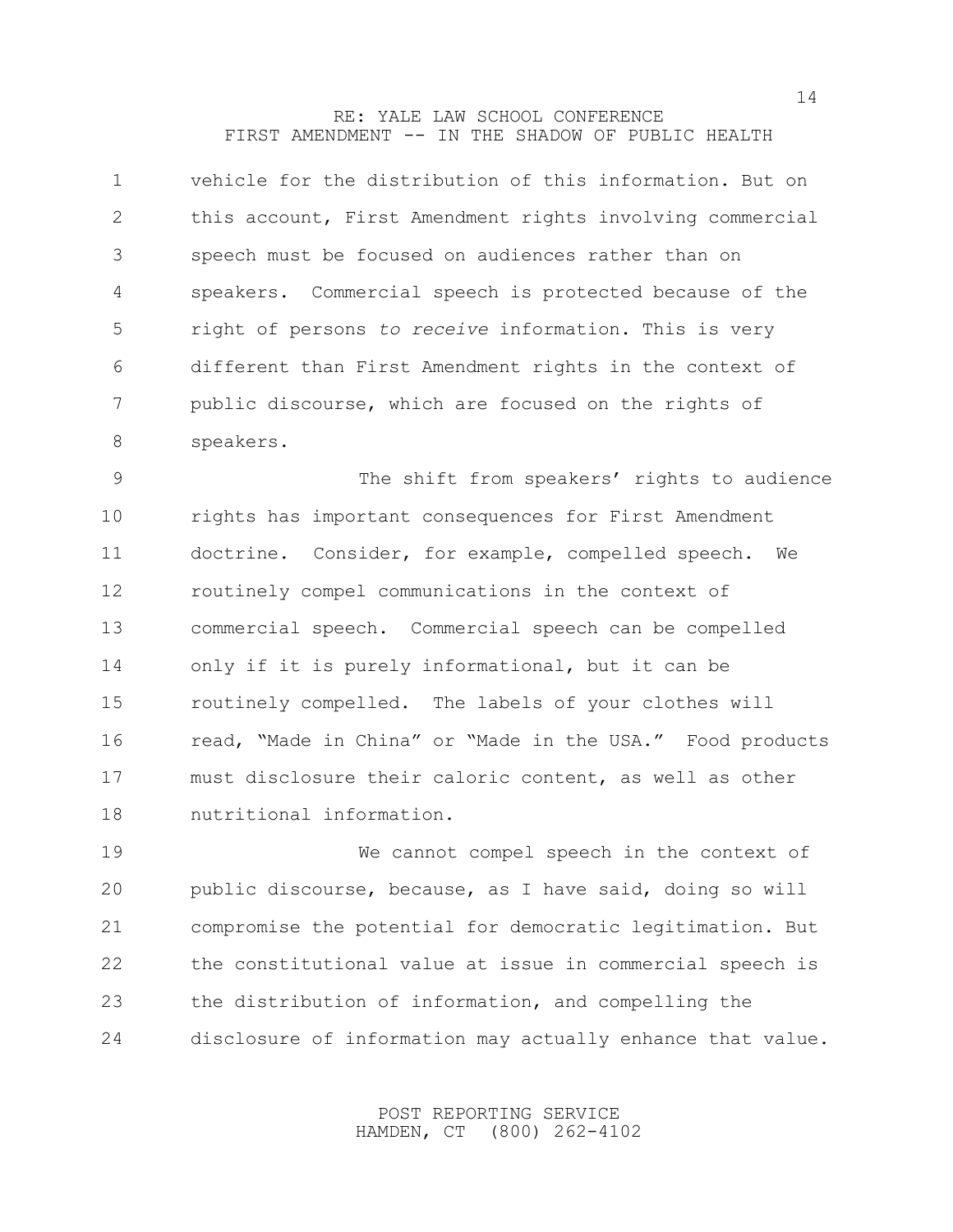| $\mathbf{1}$   | Consider also the rule against content                     |
|----------------|------------------------------------------------------------|
| 2              | discrimination. If the constitutional value of commercial  |
| 3              | speech is to provide information to an audience, this      |
| $\overline{4}$ | value will be served only if the transmitted information   |
| 5              | is true and not misleading. That is why we can             |
| 6              | constitutionally devote immense resources to agencies like |
| 7              | the FTC to requlate consumer advertising to ensure that it |
| 8              | is not false or misleading. The First Amendment prohibits  |
| 9              | us from sanctioning the political speech because it is     |
| 10             | misleading, but we routinely regulate commercial speech    |
| 11             | for this reason.                                           |
| 12             | Information is misleading when it cannot be                |
|                |                                                            |

 understood by those who receive it. When commercial speech occurs in contexts where an audience is not capable of receiving it in a rational way, the speech can accordingly be regulated. A simple illustration is that we do not allow lawyers to solicit business through in-person interviews with vulnerable persons, because we imagine the audience as subject to manipulation. But the constitution does prohibit government from forbidding accountants from pursuing clients through in person solicitations. The rationale is that lawyers can overwhelm persons, whereas accountants are mice who cannot distort an audience's ability properly to receive information.

> POST REPORTING SERVICE HAMDEN, CT (800) 262-4102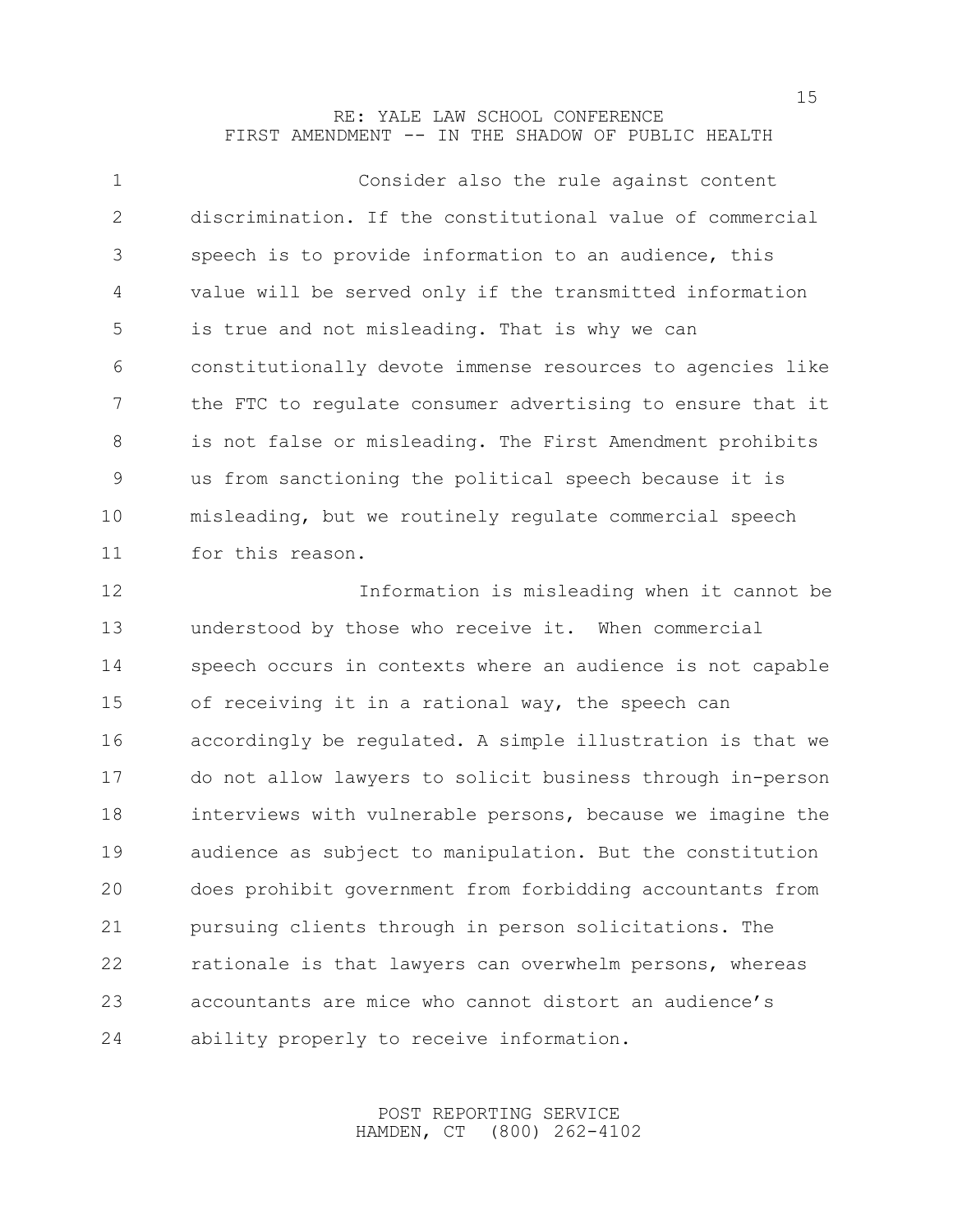| $\mathbf 1$ | It is always a question, therefore, whether                |
|-------------|------------------------------------------------------------|
| 2           | consumers of commercial speech are truly autonomous and    |
| 3           | capable of evaluating information. This is an important    |
| 4           | consideration in FDA regulations of drug marketing. In     |
| 5           | some circumstances, commercial speech doctrine authorizes  |
| 6           | us to conclude that state interventions are necessary to   |
| 7           | quarantee the quality of the information being             |
| 8           | distributed.                                               |
| 9           | I have one minute left, so I will turn very                |
| 10          | quickly to the topic of professional speech, which we have |
| 11          | extensively discussed at this conference. Professional     |
| 12          | speech is a vehicle for the dissemination of information,  |
| 13          | just like commercial speech. Doctors provide patients with |
| 14          | knowledge as well as information. Malpractice law insures  |
| 15          | that this transmission happens according to prevailing     |
| 16          | professional standards. That is why malpractice laws do    |
| 17          | not trigger First Amendment coverage.                      |
| 18          | But think what should happen if a state                    |
| 19          | passes laws that require doctors to provide patients with  |
| 20          | false information, or that prevent doctors from providing  |
| 21          | patients with true information. We now have an entirely    |
| 22          | different situation than malpractice laws. We have a       |
| 23          | situation where state laws begin to infringe on the        |

constitutional value of circulating information and

POST REPORTING SERVICE HAMDEN, CT (800) 262-4102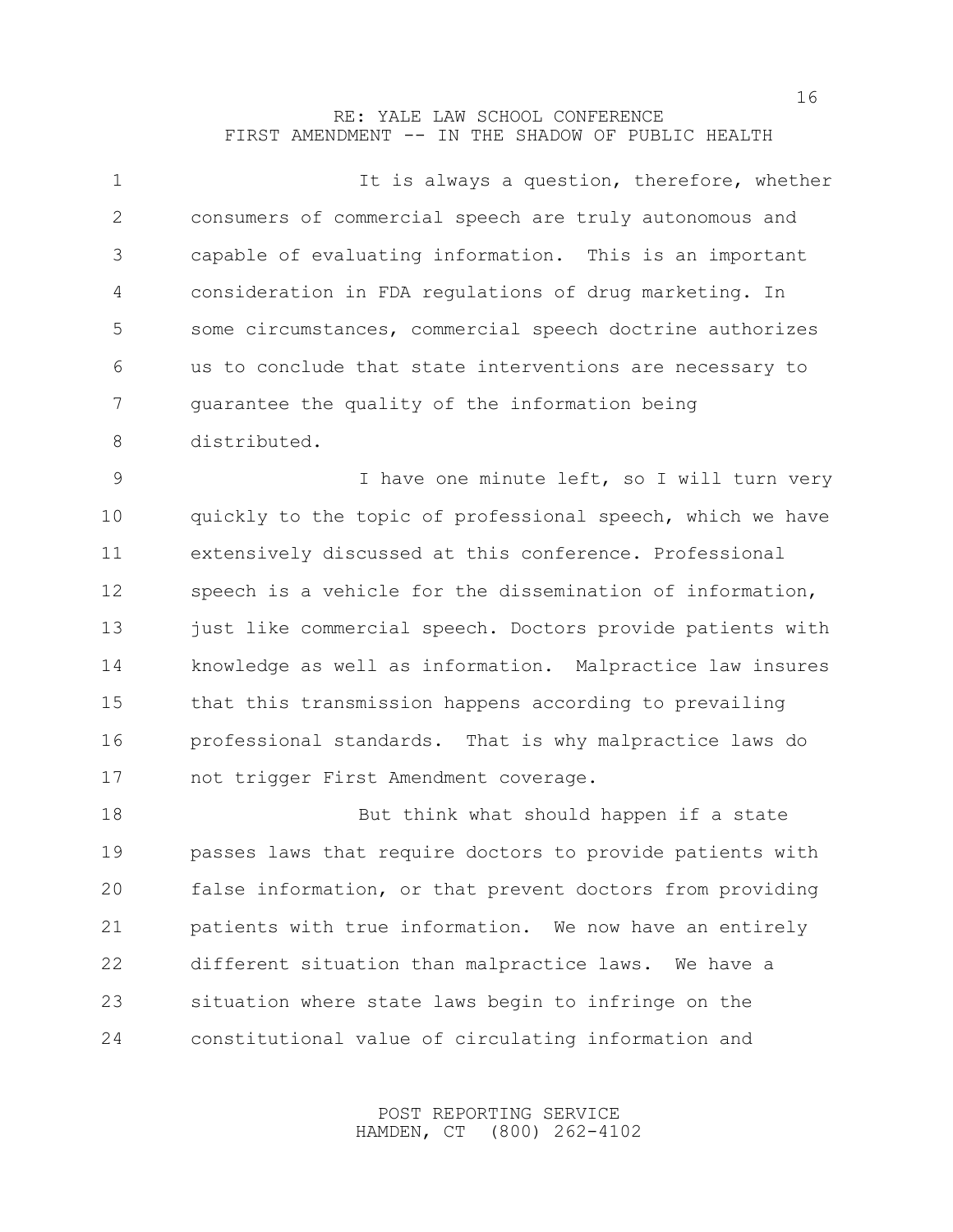knowledge.

 The interesting question is how the law might determine whether the state is preventing doctors from providing competent advice, or whether it is requiring them to provide inaccurate advice. In some states, doctors may be compelled to tell abortions patients that an abortion will increase their risk of breast cancer. If this advice is incompetent, then we have a First Amendment issue because the informational function of physicians is being compromised. But how can a court know whether the advice is competent or incompetent?

13 A court would answer this question by hearing the testimony of medical experts. This implies that the limits of the regulation of the speech of medical professionals must be determined at least in part by medical professionals themselves. And this in turn suggests the very deep point that the First Amendment requires a separation between the sphere of political power and the sphere of expert knowledge. The constitutional limits of political power are set at least in part by professional understandings of expert knowledge. These understandings are therefore invested with a form of quasi-constitutional autonomy.

> POST REPORTING SERVICE HAMDEN, CT (800) 262-4102